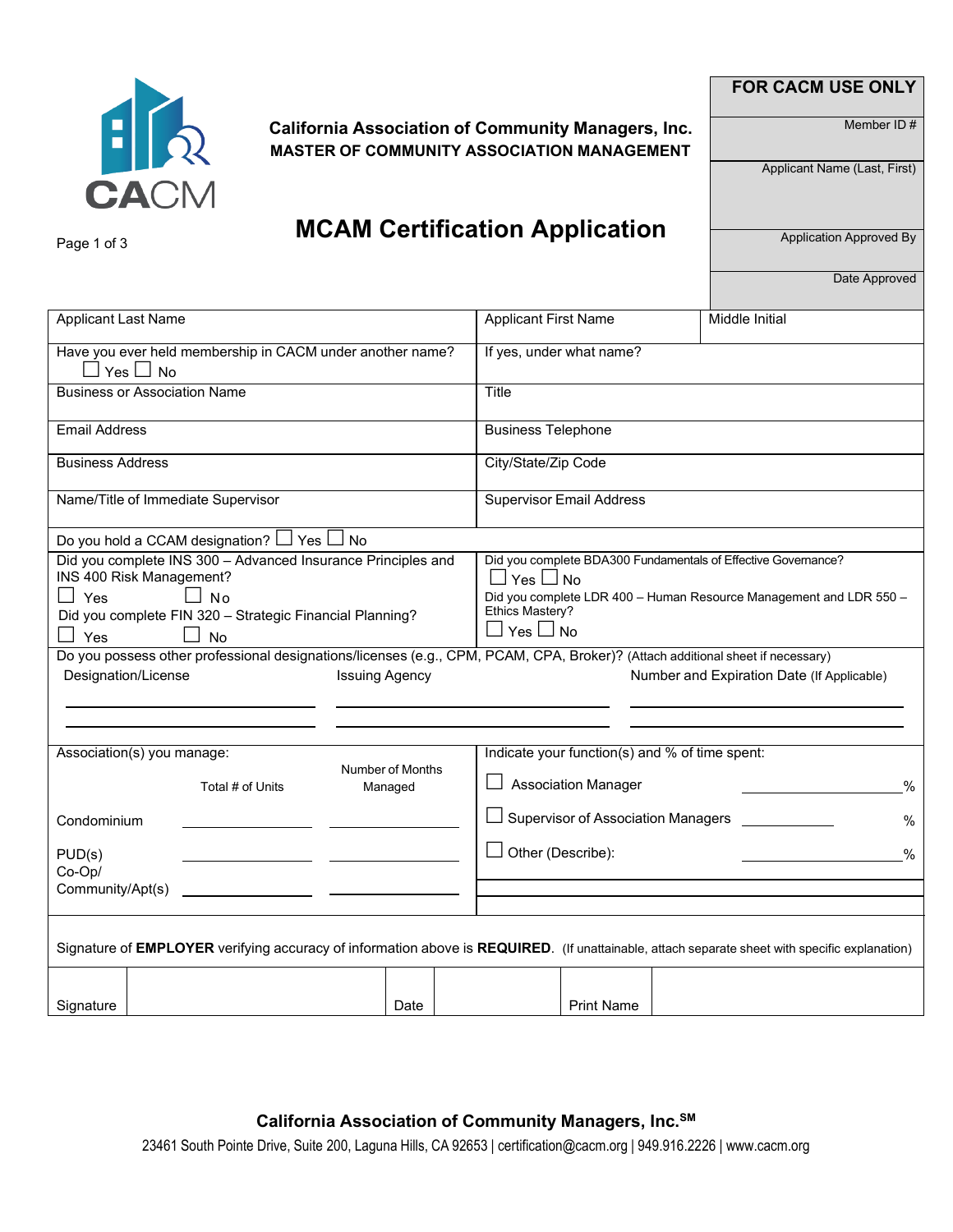

### **California Association of Community Managers, Inc. MASTER OF COMMUNITY ASSOCIATION MANAGEMENT**

# Page <sup>2</sup> of <sup>3</sup> **MCAM Certification Application**

#### **PLEASE READ AND ACKNOWLEDGE BY SIGNING BELOW**

This application is submitted to CACM with the understanding that:

- 1. The information provided will be used to assist CACM in judging the applicant's eligibility for MCAM status.
- 2. Additional information that may be required by CACM shall be supplied promptly upon request.
- 3. The information provided is complete and correct to the best of the applicant's knowledge.
- 4. The information will be considered confidential, except as may be required to process and approve the application.
- 5. There are no actions charged against the applicant or challenges to the applicant's responsibility, character or integrity.
- 6. Any information or comment furnished to CACM by any person or response to an invitation to provide information shall be conclusive, deemed to be privileged, and not form the basis of any action by the applicant for slander, libel or defamation of character. CACM reserves the right to document all information contained herein.
- 7. The applicant agrees to waive any and all claims against CACM, its officers, directors, employees, agents, attorneys, and members arising out of any act or omission in connection with the consideration, rejection or acceptance of this application, or any act or omission by CACM in disappointing the applicant if the application is not approved, including any suspension or expulsion of the applicant as an MCAM program applicant.
- 8. The applicant wholeheartedly subscribes to the official CACM Code of Professional Ethics and Standards of Practice.
- 9. The applicant understands he/she must be currently employed in the practice of (or seeking employment as) a community association manager.
- 10. The applicant understands his/her responsibility to provide CACM with current place of business and any change thereto.
- 11. The applicant understands and agrees to permit the Professional Standards Committee to review this application and any attachments thereto or subsequent information submitted or obtained related thereto, and investigate any portions thereof as it may deem necessary.
- 12. The applicant understands that if his/her membership or certification is terminated as a result of a disciplinary action by the Professional Standards Committee, he/she will not be eligible to reinstate or reapply for either.

In addition to the foregoing, each member shall have the duty and responsibility to arbitrate controversies arising out of management contracts and the community association management business with any and all forms of associations as specified in the Code of Professional Ethics and Standards of Practice.

Signature Date **Date** 

**Signature of applicant verifies the accuracy of this application and acknowledges the applicant has read the rules and regulations stated above and authorizes CACM and/or its agents to verify all items listed above.**

### **California Association of Community Managers, Inc.SM**

23461 South Pointe Drive, Suite 200, Laguna Hills, CA 92653 | [certification@cacm.org](mailto:certification@cacm.org) | 949.916.2226 | [www.cacm.org](http://www.cacm.org/)